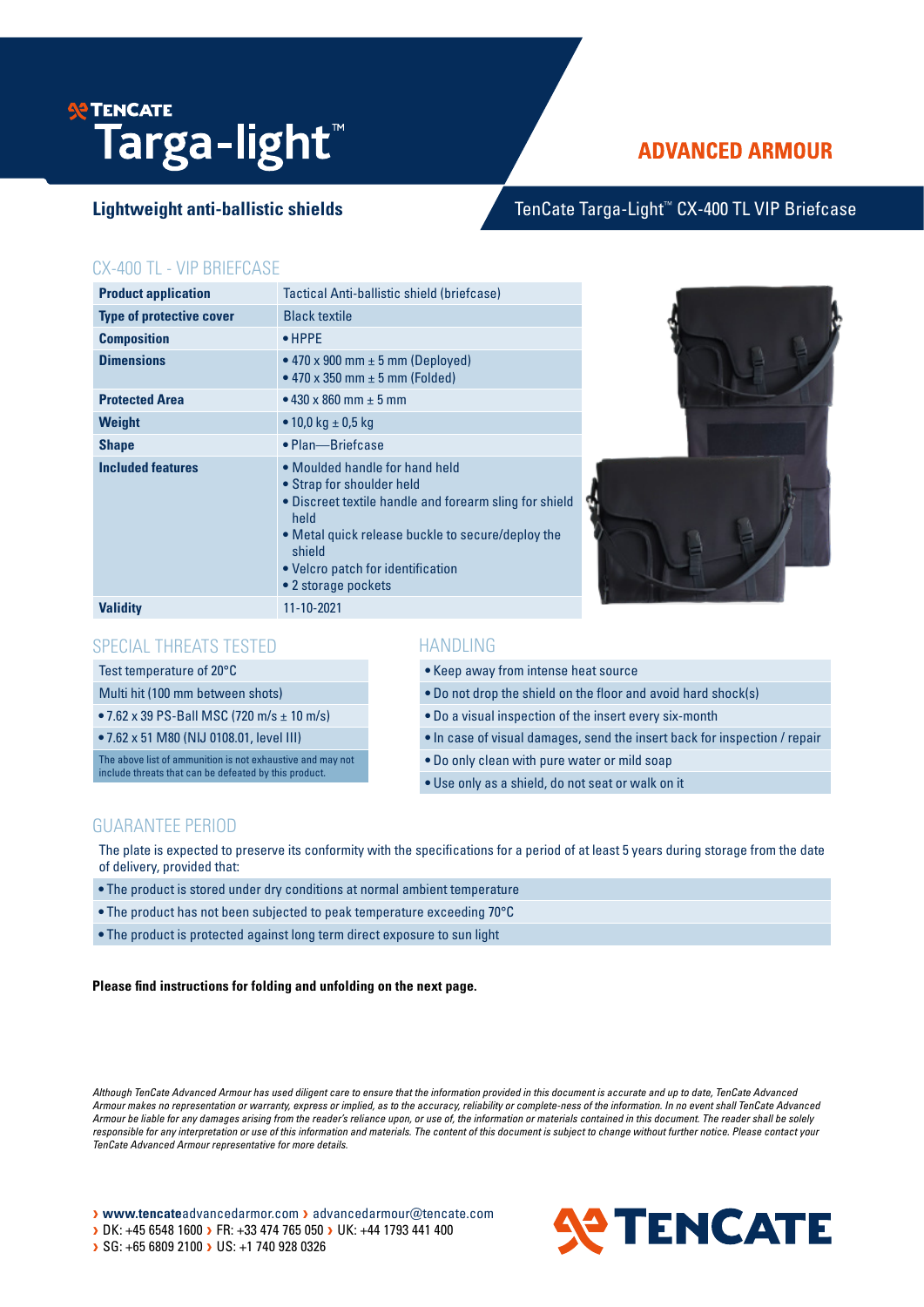# **SE TENCATE Targa-light**™

#### UNFOLD THE BRIEFCASE

- 1. Hold the briefcase using the moulded handle or the discreet textile handle on the inner face.
- 2. Press both sides of the buckle (using thumb and forefinger).
- 3. Panels deploy under gravity.



**Metal buckle**

**textile handle**



### FOLD THE BRIEFCASE

- 1. Lay the shield flat, inner face visible (face with the textile handle).
- 2. Lift the panel 1 from the panel 2.
- 3. Stack the panel 3 over the panel 2.
- 4. Start pushing the panel 2 and 3 under the panel 1. Watchout to put the metal buckle first.
- 5. Put the briefcase vertically and the 3 panels will enter in the textile cover.
- 6. Take the metal buckle and the tightening sling.
- 7. Clip the metal buckle.
- 8. Pull on the sling to tighten and obtain a good support of the panels inside the cover.











>**www.tencate**advancedarmor.com >advancedarmour@tencate.com > DK: +45 6548 1600 > FR: +33 474 765 050 > UK: +44 1793 441 400 > SG: +65 6809 2100 > US: +1 740 928 0326